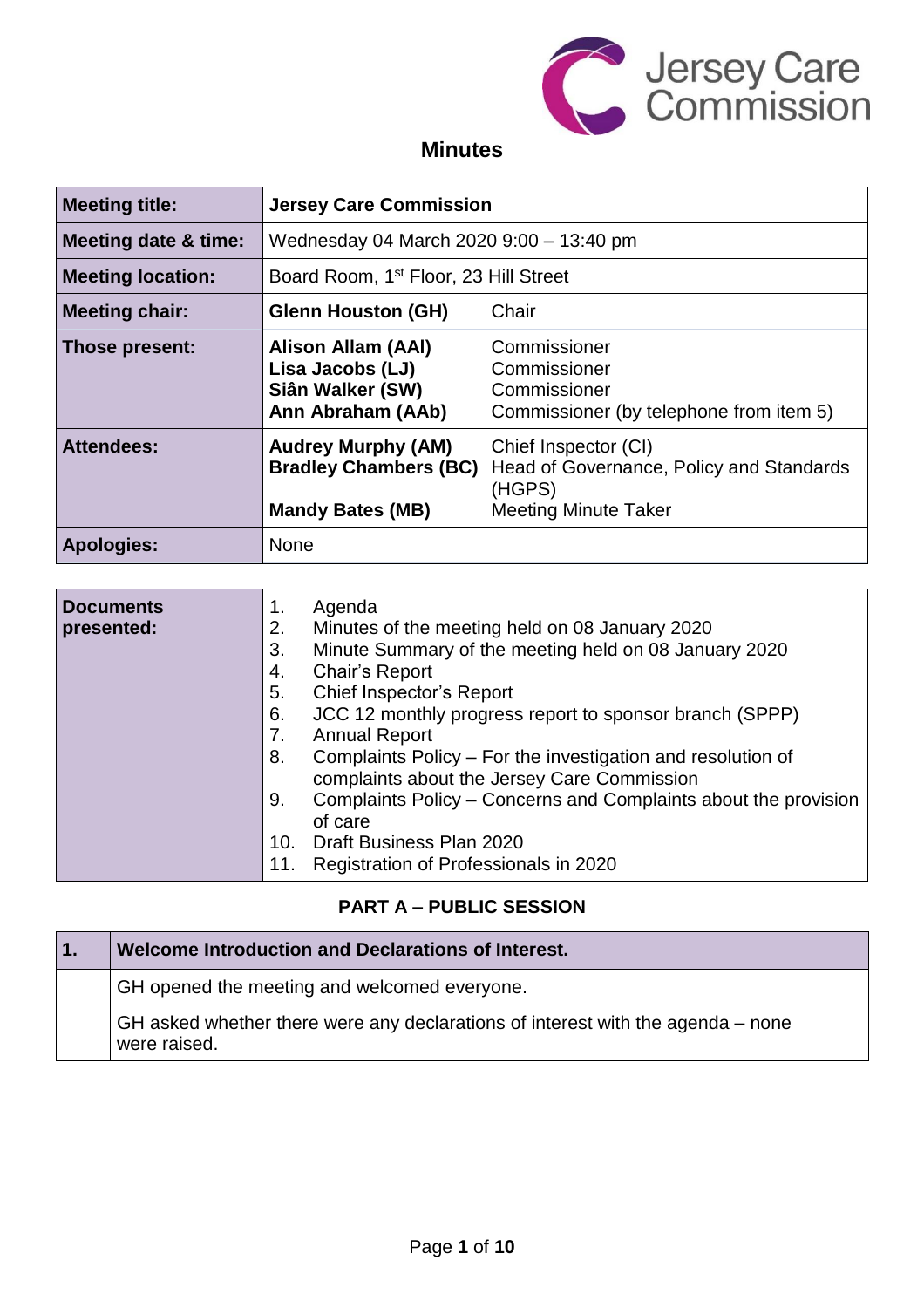| 2. | <b>Minutes of last meeting and Matters Arising</b>                                                                                                                                                                                                                                                                                                                                                                                                                          |  |
|----|-----------------------------------------------------------------------------------------------------------------------------------------------------------------------------------------------------------------------------------------------------------------------------------------------------------------------------------------------------------------------------------------------------------------------------------------------------------------------------|--|
|    | The minutes of the meeting of 08 January 2020 (document 2) were agreed as an<br>accurate record, with the following amendments:                                                                                                                                                                                                                                                                                                                                             |  |
|    | Replace the second bullet point (item 2, page 2) with the words 'Page 5: Insert<br>$\bullet$<br>the words 'Law Officers Department' before LoD.'<br>Remove 'registration of the professional workforce' and 'voluntary closure<br>$\bullet$<br>policy' from the P1 action.                                                                                                                                                                                                  |  |
|    | SW proposed acceptance of the amended minutes, which was seconded by AAI. The<br>amended minutes to be circulated.                                                                                                                                                                                                                                                                                                                                                          |  |
|    | The Summary Minutes (document 3) were agreed by the Board subject to the<br>following amendments:                                                                                                                                                                                                                                                                                                                                                                           |  |
|    | Item 2, the middle paragraph be amended to read: 'It was noted that both of<br>the vacant Regulation Officer posts had been successfully recruited to and that<br>the new staff members would meet Board members in March.'<br>Item 9, the first sentence to be amended to read 'Charlie Parker, the Chief<br>Executive of the Government of Jersey together with Mark Owers and Mark<br>Rogers, two senior representatives of Children's Services attended the<br>meeting. |  |
|    | <b>Review of Actions:</b><br>Defer action P2 to September 2020.<br>$\bullet$                                                                                                                                                                                                                                                                                                                                                                                                |  |
|    | Action P4 was discussed and can be removed. The HGPS will present a short<br>$\bullet$<br>paper at the May board meeting on general governance principles and work<br>plan in respect of compliance with General Data Protection Regulations<br>(GDPR) (Action P4).                                                                                                                                                                                                         |  |
|    | • Remove actions P5, P6 and P7, as they have been completed. In relation to<br>P6, the Egress Workspace has been reorganised, to assist Commissioners<br>locate relevant documents.                                                                                                                                                                                                                                                                                         |  |
| 3. | <b>Chair's Report</b>                                                                                                                                                                                                                                                                                                                                                                                                                                                       |  |

The Chair briefly covered the items detailed in his report (document 4), and also:

- Confirmed that the workshop held with Commission staff and Commissioners on 03 March had gone well.
- Advised that he, the CI and the HGPS had attended a meeting with Tracy Duncan (TD), Head of Finance Business Partnering to discuss the budget and preparation of the annual accounts for 2019 and TD advised as follows:
	- o the 2019 budget surplus was confirmed
	- o TD provided a summary of the 2019 financial position for the 12 monthly progress report
	- o TD suggested that the Commission contact the Internal Auditor to identify best practice in financial oversight and compliance with the financial reporting manual and to request an advisory assessment of our financial controls (Action P5).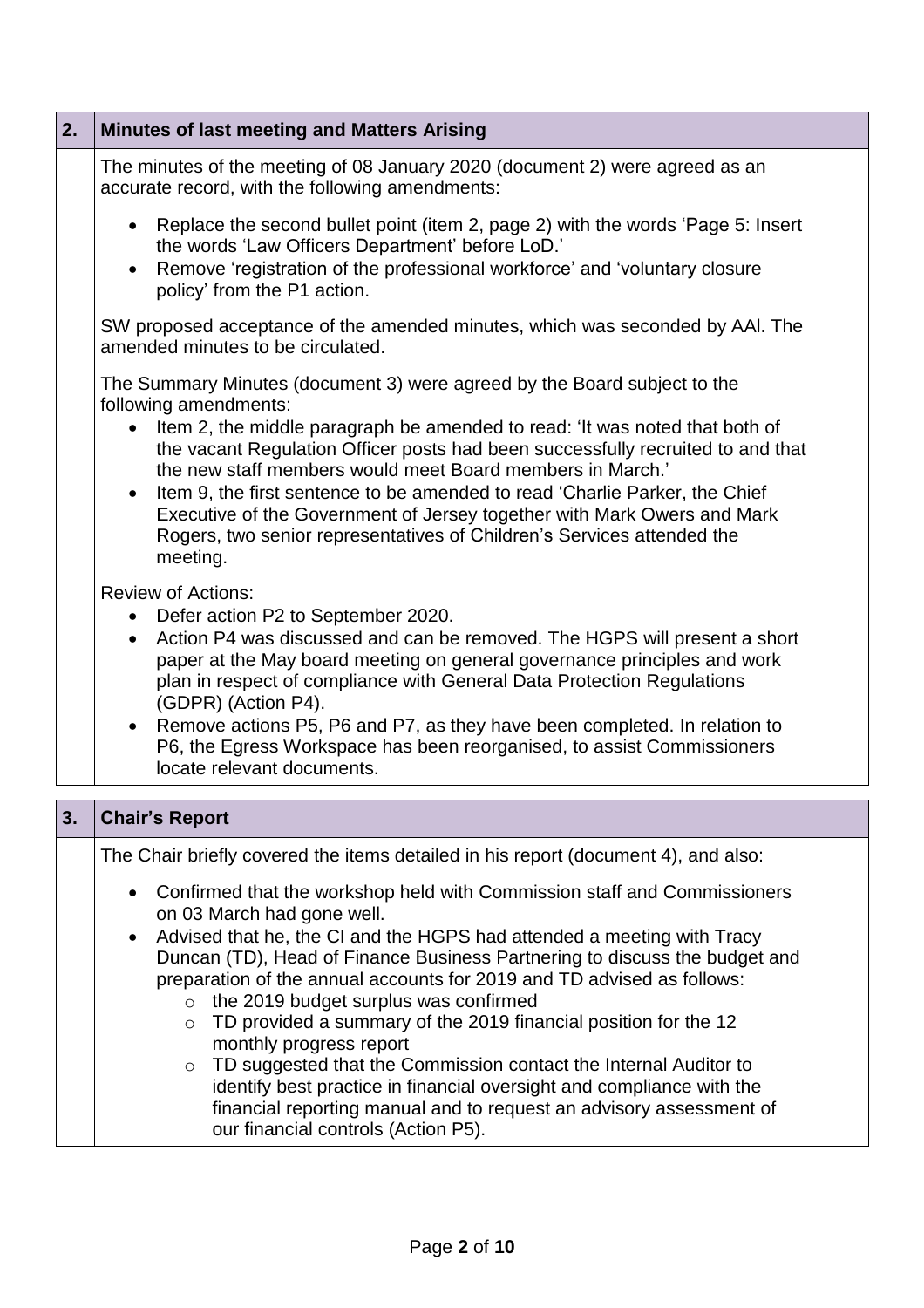|    | • Advised the Board that AAb will not request a second term on the Board, and<br>he will be making arrangements for the recruitment of two new Commissioners<br>in 2020.<br>Advised that he had a conference call with Tom Walker (TW) regarding the<br>$\bullet$<br>Commissioners' terms of office, remuneration of the Board, the office<br>accommodation requirements for the staff team, and the Framework<br>Agreement.<br>Advised that he and the CI had met representatives of the Law Officers<br>$\bullet$<br>Department (LoD) for an annual review of the legal support provided to the<br>Commission. It is acknowledged that requests for support are increasing, and<br>there may be capacity issues which could necessitate outsourcing aspects of<br>legal advice, with the LoD officers support.<br>Advised that a conference call has been scheduled with Lisa Pascoe (LP) from<br>$\bullet$<br>Ofsted to explore the possibility of contracting for specialist advice for future<br>inspections or monitoring visits.                                                                                                                                                                                                                                                                                                                                                                                                                                                                                                                                                                                                                                                                                                                                                                                                                                                                                                                                                                                                                                                                                                                                                                                                                             |  |
|----|---------------------------------------------------------------------------------------------------------------------------------------------------------------------------------------------------------------------------------------------------------------------------------------------------------------------------------------------------------------------------------------------------------------------------------------------------------------------------------------------------------------------------------------------------------------------------------------------------------------------------------------------------------------------------------------------------------------------------------------------------------------------------------------------------------------------------------------------------------------------------------------------------------------------------------------------------------------------------------------------------------------------------------------------------------------------------------------------------------------------------------------------------------------------------------------------------------------------------------------------------------------------------------------------------------------------------------------------------------------------------------------------------------------------------------------------------------------------------------------------------------------------------------------------------------------------------------------------------------------------------------------------------------------------------------------------------------------------------------------------------------------------------------------------------------------------------------------------------------------------------------------------------------------------------------------------------------------------------------------------------------------------------------------------------------------------------------------------------------------------------------------------------------------------------------------------------------------------------------------------------------------------|--|
| 4. | <b>Chief Inspector (CI) Update</b>                                                                                                                                                                                                                                                                                                                                                                                                                                                                                                                                                                                                                                                                                                                                                                                                                                                                                                                                                                                                                                                                                                                                                                                                                                                                                                                                                                                                                                                                                                                                                                                                                                                                                                                                                                                                                                                                                                                                                                                                                                                                                                                                                                                                                                  |  |
|    | The CI presented a written report (document 5) and advised that:<br>There is a new law proposed to cover the registration of all health care<br>$\bullet$<br>professions, dentists, dental professionals, etc. While this may not come into<br>effect immediately, there is a significant amount of work and workforce<br>accommodations required to prepare for the new law. Funding will be needed<br>to adapt the IT system currently used to register health care professionals. The<br>Board asked the CI to update them with progress on this preparation (Action<br>P6).<br>A meeting has been held with Martin Warnette, Intermediate Care<br>$\bullet$<br>Modernisation Manager to discuss the Jersey Care Model and the increasingly<br>important role of regulated activities in supporting the delivery of care in the<br>community.<br>A small care home service has advised of challenges associated with<br>occupancy levels and sustainability.<br>A recent visit to premises operated by the Shelter Trust included a tour of the<br>$\bullet$<br>'drunk and incapable' unit which is located within an annex to the premises<br>The staffing of this provision is provided by Shelter staff alongside States of<br>Jersey Police. The Shelter Trust has made an application to register three<br>premises for individuals who experience homelessness, many of whom will<br>also avail of a range of social care and support. The Board requested that the<br>CI provide an update on this to the May Board. (Action 7)<br>Some care home services which primarily offer accommodation to individuals<br>$\bullet$<br>who are homeless or experiencing domestic violence are particularly<br>challenged in meeting the care home standards.<br>A complaint made about the Commission by a local dentist has been upheld<br>$\bullet$<br>and an update was provided regarding the outcome of the investigation and<br>actions to be taken by the Commission, including the reimbursement of fees.<br>Commission staff have handled several complaints about the provision of care<br>home or home care services. These have been logged and the complainants<br>have been supported to communicate with the care provider to seek a<br>resolution. |  |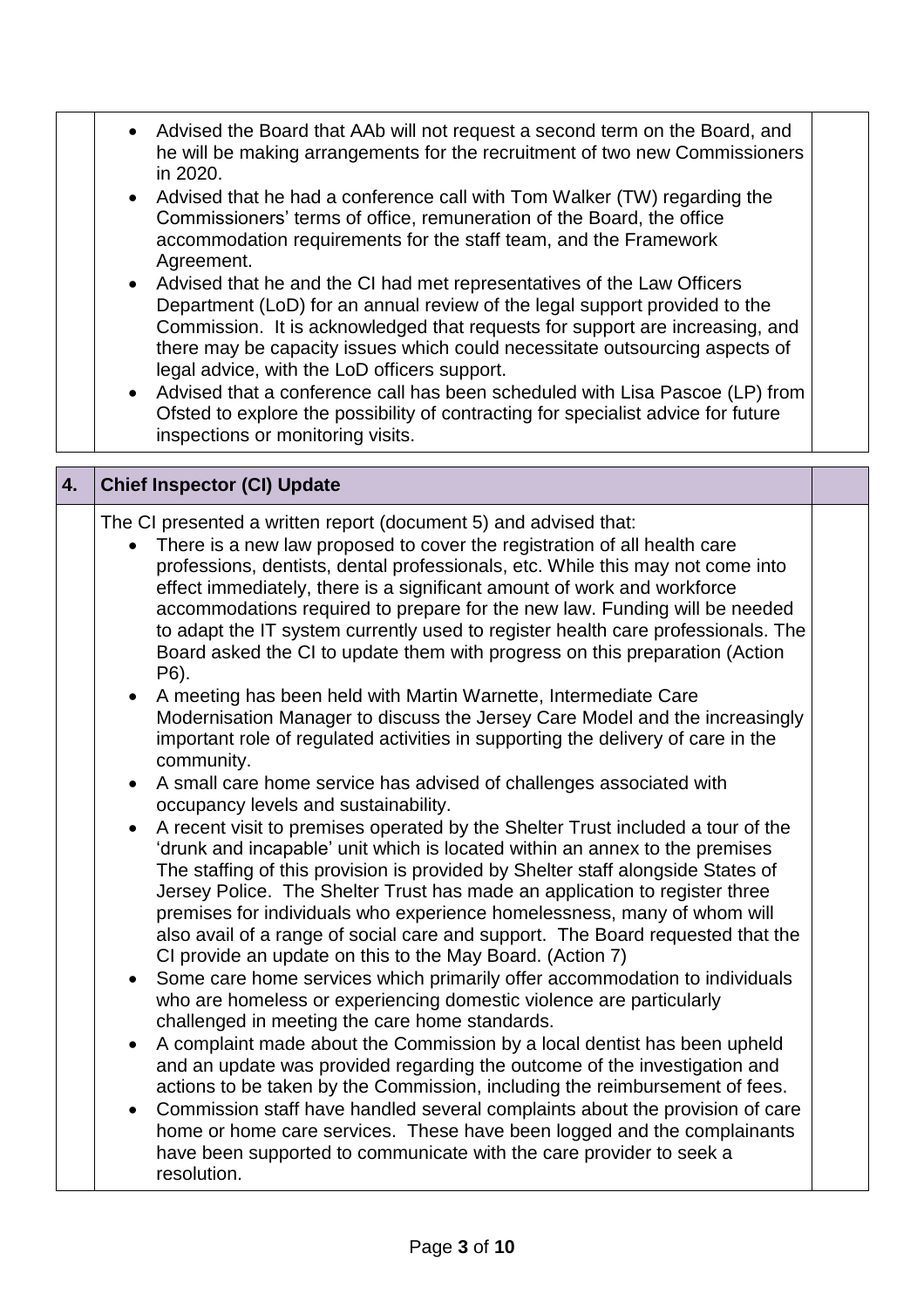- The number of medical and health care professional registrations completed in 2019 has been reviewed alongside the number of applications received in the first two months of 2020. The number of social workers making an application is disproportionately lower which could suggest less turnover in the workforce and more permanent employees in place. An increase in the number of biomedical scientists seeking to register was noted and possibly relates to the increasing public health concerns regarding coronavirus.
	- The Regulation Officers and MB have received confirmation of the outcome of the evaluation of their job descriptions. This has been positive, and both grades have had an uplift. This will take effect at the conclusion of the consultation phase and when contracts have been issued.
- The Commission has been advised that the young care experienced volunteer inspectors (Scotland) are not available at present. Regulation Officers Geoff Gurney (GG) and Alli Tandy (AT) have arranged to meet with Deborah McMillan (Children's Commissioner (CC) to discuss how best to ascertain what children say about their care.
- GG has developed a proposal for a series of monitoring visits to children's social work services. The proposal has been based on Ofsted's methodology for following up on inspections. This will be discussed with LP during a call scheduled for 5 March. This will also be an opportunity to discuss the ongoing working and support arrangements between the Commission and Ofsted. The CI to write to Mark Rogers, Director General Children, Young People and Education Services to request the submission of an action plan following the Making a Difference; Driving Improvement – Follow Up inspection undertaken in September 2019. (Action 8)
- A Ministerial Decision has been made regarding the law drafting of amendments to the Regulation of Care (Jersey) Law 2014. The amendments will be consistent with the Government's policy priorities which include the independent regulation of a range of services for children, including CAMHS, social work, fostering and adoption. The Commission will need to determine the indicative timescales for this work to conclude in order to plan effectively.
- A further piece of legislation under consideration by the Government of Jersey is the Optional Protocol to the Convention Against Torture (OPCAT). Should Jersey become a signatory to the protocol, it is likely that the Commission will be appointed as part of the island's national preventative mechanism (NPM). (Action P9)
- The staff team expect to conclude all applications to register regulated activities within the coming months. The Commission has been advised of five services that are currently being operated by the Government of Jersey that have not supplied an application to register as they were not recognised as a care home.
- Each of the registered regulated activities have been allocated to a Regulation Officer. Case Inspection schedules have been created. It is anticipated that the reports of inspections undertaken in the first quarter will be ready for publication around the beginning of May. It was agreed that some examples of reports that have been finalised be made available to Commissioners for review prior to publication. (Action P10)
- A review of all the information currently on the website is planned.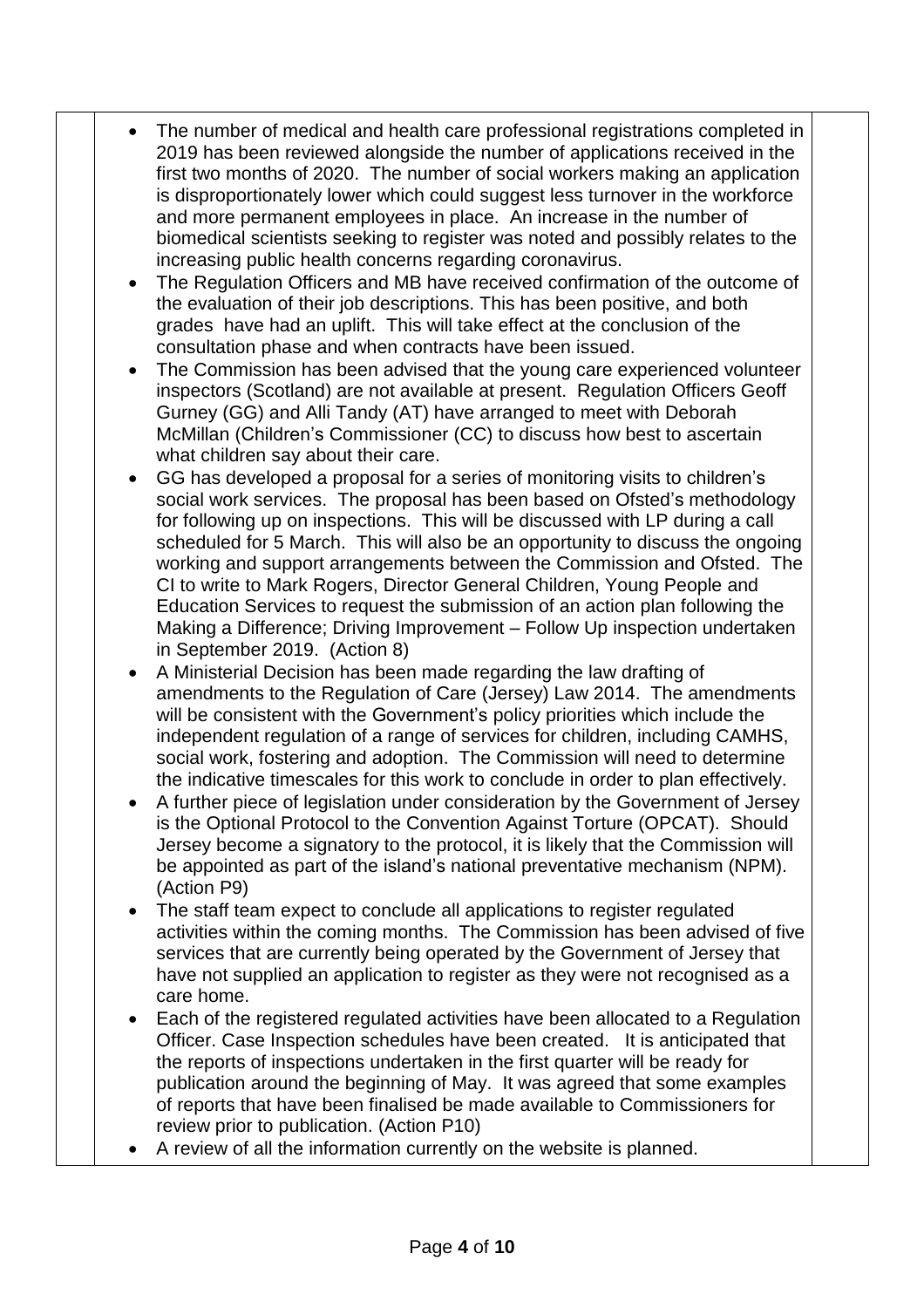| 5. | Head of Governance, Policy and Standards (HGPS) update                                                                                                                                                                                                                                                                                                                                                                                                                                                                                                                                                                                                                                                                                                     |  |
|----|------------------------------------------------------------------------------------------------------------------------------------------------------------------------------------------------------------------------------------------------------------------------------------------------------------------------------------------------------------------------------------------------------------------------------------------------------------------------------------------------------------------------------------------------------------------------------------------------------------------------------------------------------------------------------------------------------------------------------------------------------------|--|
|    | The HGPS reported:<br>• Two policies are in draft form:<br>The Inspection Policy, for which consultation has begun.<br>The Escalation, Enforcement and Review Policy, which is yet to go<br>$\circ$<br>through consultation.<br>Supervision templates for the HGPS, Regulation Officers and admin staff have<br>been developed and are in use.<br>The following documents are in development:<br>$\circ$ A Supervision Policy.<br>O A House Style Guide.<br>In the longer term the following Polices will be developed:<br>$\circ$ A Registration Policy.<br>o A Voluntary Closure Policy.<br>A Register of Interests has been created for Commission staff.<br>A Gifts and Hospitality Policy and Register is scheduled to be developed in the<br>future. |  |
|    | The Board agreed that in the interim, the Inspection Policy can be published on the<br>website and that further consultation on this may result in an update. The final policy<br>will be brought to the May board meeting. (Action 11)                                                                                                                                                                                                                                                                                                                                                                                                                                                                                                                    |  |
|    | It was agreed that the Escalation, Enforcement and Review Policy would not yet be<br>considered final as consultation has not yet commenced. This policy will be brought<br>to the July Board for approval and subsequent publication. (Action P11)                                                                                                                                                                                                                                                                                                                                                                                                                                                                                                        |  |
|    | The HGPS reported on the JCC 12 monthly progress report (SPPP) (document 6):<br>An updated version of the document was circulated, with some grammatical<br>changes and a breakdown of the 2019 budget provided by TD.<br>SPPP had agreed changes to format of the document, although it is accepted<br>that the format could be further improved by discussion with other ALOs.<br>The rationale for requiring an office move is described on p9.                                                                                                                                                                                                                                                                                                         |  |
|    | The Board agreed that:<br>The description of an underspend on p3 was not helpful and could be<br>misinterpreted, so the document should explain that the Commission did not<br>have a clear picture of the budget, as no financial reports were presented to<br>the Board after July 2019.<br>The Commission cannot accept the statement that 'The Treasury Business<br>$\bullet$<br>Partner has supported the team throughout 2019' as there was no report<br>between July and December 2019.<br>It should be clear going forward which parts of the document were completed<br>by the Commission, and which by SPPP.                                                                                                                                     |  |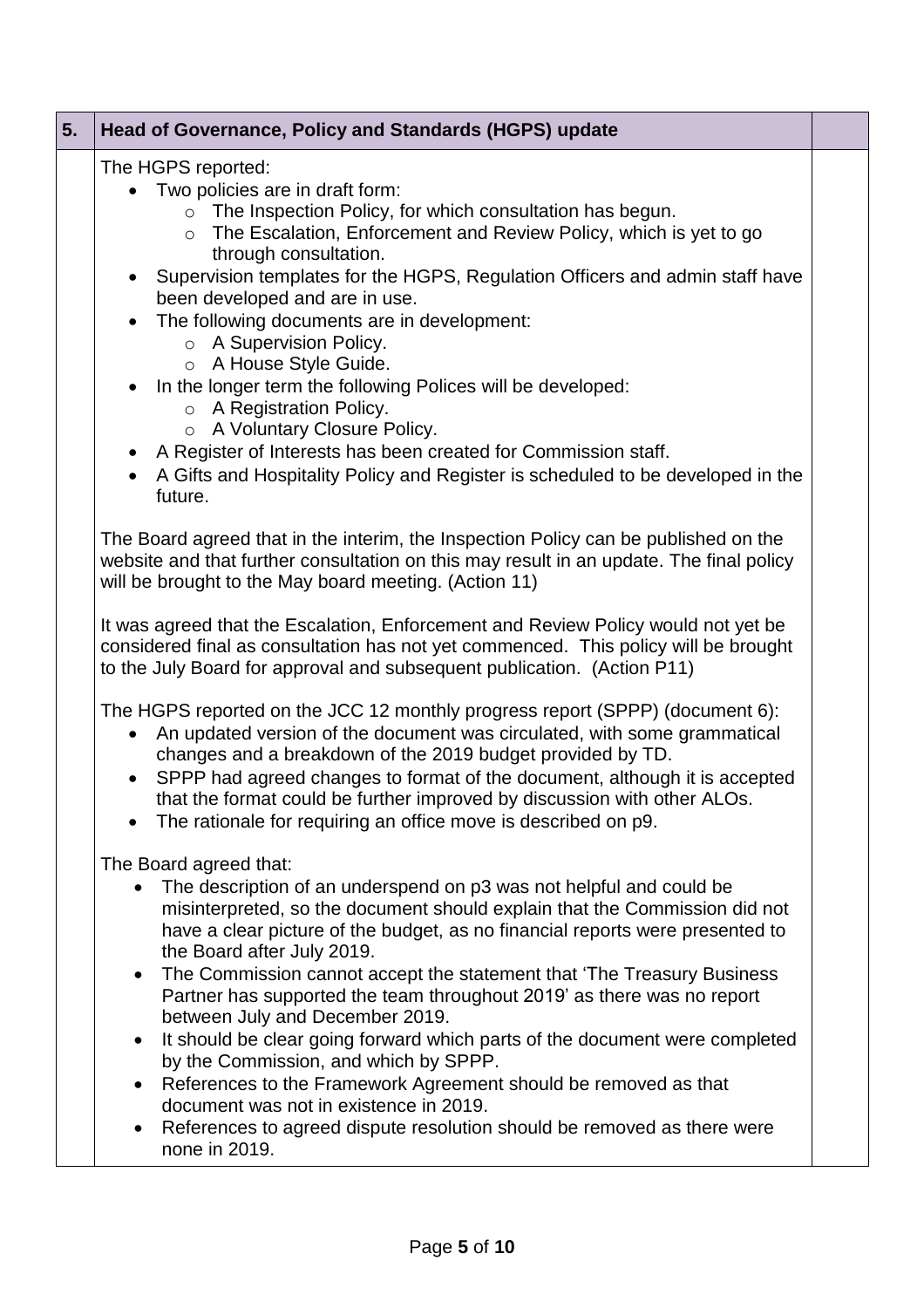- The Board requires clarity regarding what use SPPP plans to make of the document.
- The Board noted that the Commission is not required to sign the document.

The document needs to be refined to clearly indicate those sections to be completed by the Commission and sections to be completed by SPPP. The Commission needs to have a better of understanding of the purpose of the document. (Action P12)

The Memorandum of Understanding (MOU) with the Safeguarding Partnership Board (SPB) is still incomplete and the HGPS will follow this up.

There is a plan in place to ensure that the MOU with the CC is signed by the CC and the CI in the coming weeks.

#### **6. Draft Annual Report and Accounts for 2019**

The Chair advised that there is a meeting scheduled with TD to discuss the accounts and asked the CI to keep him updated with the outcome (Action P13).

The HGPS advised that draft annual report has been produced (document 7), and a graphic design company has been engaged to assist with presentation. The final version including an audited statement of accounts will be brought to the May board for approval. Commissioners provided feedback on the content of the Annual Report and these comments will be included in the revised copy.

The Board thanked the HGPS for his work and agreed that the final annual report should be put on Egress when the financial information is available. A Summary document of the final report should be prepared.

When the report is complete, the Chair will distribute to TW and to the Chief Minister, in accordance with the requirements of the Regulation of Care (Jersey) Law 2014.

| 7. | <b>Complaints Policies</b>                                                                                                                                                                                                                                                                                                                                                                                                                                                                                                                                                                                                                                                                                                                               |  |
|----|----------------------------------------------------------------------------------------------------------------------------------------------------------------------------------------------------------------------------------------------------------------------------------------------------------------------------------------------------------------------------------------------------------------------------------------------------------------------------------------------------------------------------------------------------------------------------------------------------------------------------------------------------------------------------------------------------------------------------------------------------------|--|
|    | The HGPS presented the Complaints Policy - for the investigation and resolution of<br>complaints about the Commission (document 8):<br>• The document was discussed at a workshop with Commissioners and<br>Commission staff on 03 March.<br>• Changes were agreed at the workshop as follows:<br>$\circ$ P 6 if a person remains dissatisfied, they can direct a complaint to the<br>Chief Minister via the office of the Director General of SPPP.<br>$\circ$ The reference to the Ombudsman to be removed<br>○ Some wording to be included to reference historical complaints and<br>AAb to send through wording to the HGPS<br>The Board agreed to give delegated authority to the CI to post the amended<br>document onto the Commission's website. |  |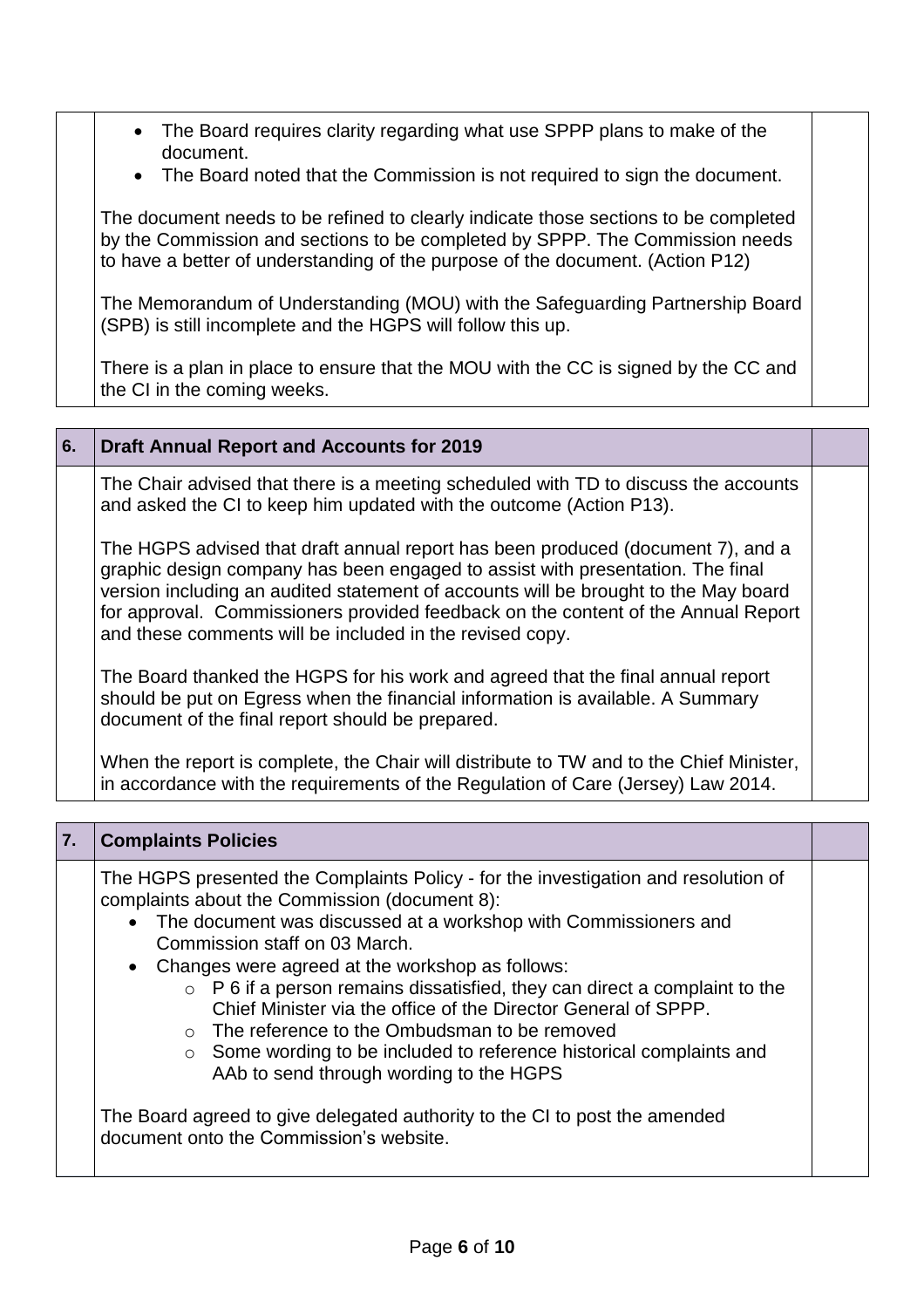The HGPS presented the Complaints Policy – Concerns and Complaints about the provision of care (document 9):

- The document was discussed at a workshop with Commissioners and Commission staff on 03 March.
- Changes were agreed at the workshop as follows:
	- o P 8 ensure Commissioners are within scope.
	- $\circ$  P 8 second paragraph of item 6 include the nature of complaints.
	- o P 8 under item 7 replace 'cannot' with 'will not' and remove the bullet point relating to compensation.
	- o P 10 under item 9, some wording to be included to reference historical complaints and AAb to send through wording to the HGPS.
	- o P 12 remove the paragraph referencing the Ombudsman.

The Board noted that the revised policies blended the six propositions that had been agreed previously as the framework for devising an effective complaints management system.

The Board thanked the HGPS for his work on both policies and agreed to give delegated authority to the CI to post the amended document onto the Commission's website, and the HGPS is asked to research the production of complaint leaflets (Action P14).

### **8. Papers for Noting from Egress**

The Commissioners agreed that they had all reviewed the papers that had been posted to Egress as follows:

- The Care Leavers Offer and Intensive Fostering Service reports.
- The Jersey Public Services Ombudsman Feedback report.
- The Comptroller and Auditor General Non-Ministerial Departments report.

The Board agreed that the Commission is not a non-ministerial department.

| 9. | <b>Budget</b>                                                                                                                                                                                                                                                                                                                                                                                                                                                                  |  |
|----|--------------------------------------------------------------------------------------------------------------------------------------------------------------------------------------------------------------------------------------------------------------------------------------------------------------------------------------------------------------------------------------------------------------------------------------------------------------------------------|--|
|    | The Board agreed that a budget for 2020 will need to include funding for:<br>$\bullet$ The staff<br>Training and development<br>$\bullet$<br>• The Board costs<br>• Legal advice<br>Specialist inspection assistance<br>$\bullet$<br>Agency staff<br>$\bullet$<br>• Relevant IT<br>$\circ$ equipment<br>Database development<br>$\circ$<br>• Rent and possibly utilities<br>Graphics design and printing<br>$\bullet$<br>Funding tied to our strategic objectives<br>$\bullet$ |  |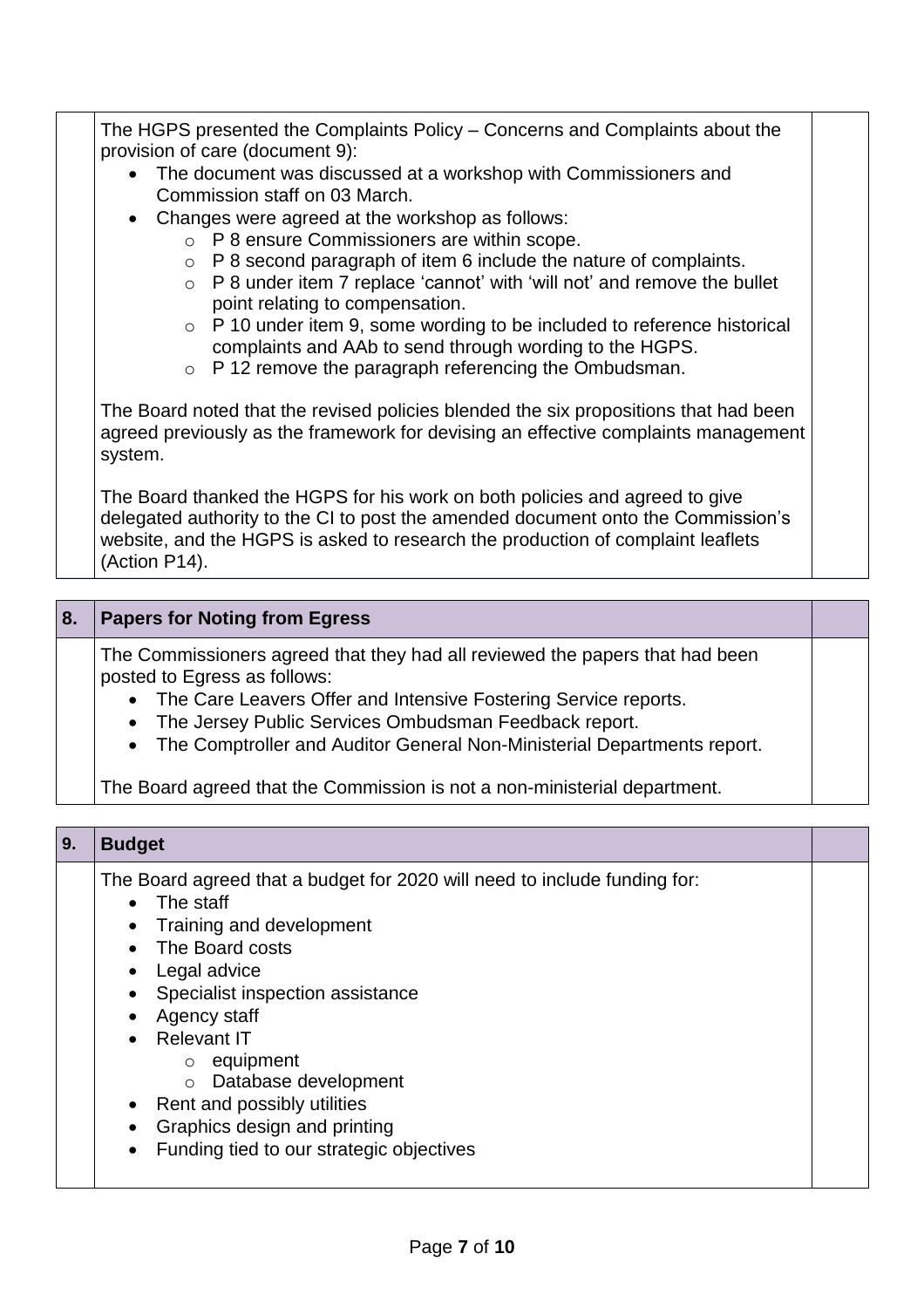The CI was requested to agree a 2020 budget with TD ready for the May Board (Action P15).

#### **10. Register of Interests**

The HGPS advised that there are two registers, one for Commissioners and one for staff, so that any conflicts of interests can be identified, as is important particularly on a small island.

The Constitution requires that the Register of Interests of the Commissioners is publicly available and published on the website. The Board asked the HGPS to circulate the Register of Interests to Commissioners to be updated with memberships and any information which would enable personal addresses to be identified to be removed (Action P16).

#### **11. Authorisation of Inspectors**

The HGPS advised that Board has previously approved warrant cards for staff and asked that the power in Article 26 (4) of the Regulation of Care (Jersey) Law 2014 to issue warrants to staff is delegated to the CI.

The Board noted that the CI is delegated the power to issue warrants and must advise the Board when she has done so, and that a Scheme of Delegation will be required in future.

| 12. | <b>Business Plan</b>                                                                                                                                                                                                                                                                                                                                                                                                                                                                                                                                                                     |  |
|-----|------------------------------------------------------------------------------------------------------------------------------------------------------------------------------------------------------------------------------------------------------------------------------------------------------------------------------------------------------------------------------------------------------------------------------------------------------------------------------------------------------------------------------------------------------------------------------------------|--|
|     | The CI presented the business plan (document 10):<br>• The document was discussed at a workshop with Commissioners and<br>Commission staff on 03 March.<br>• This document should link to the constitution, the Red, Amber, Green (RAG)<br>rated Corporate Performance Tool (CPT), the Risk Register, and staff<br>appraisals and performance will be linked to the Commission's business plan<br>commitments.<br>• The first CPT report will be produced for the May board.<br>• The Board noted the soft consultation approach to creating the document at<br>the workshop with staff. |  |
|     | The Board agreed the Business Plan.                                                                                                                                                                                                                                                                                                                                                                                                                                                                                                                                                      |  |

| 13. | <b>AOB</b>                                                                                                                                                                                                                                                                                                                 |  |
|-----|----------------------------------------------------------------------------------------------------------------------------------------------------------------------------------------------------------------------------------------------------------------------------------------------------------------------------|--|
|     | The HGPS gave an update on the Social Work degree course provided by Highlands<br>College and will deliver a lecture on 16 March about the Commission, the role of<br>regulation, and how that fits with social work theory, the challenges regulators face in<br>Jersey and how that relates to the Social Worker's role. |  |
|     | The realistical third Halden dependence on the first office ODD recovered from Original Martin and                                                                                                                                                                                                                         |  |

He advised that Highlands are proposing to offer CPD courses for Social Workers.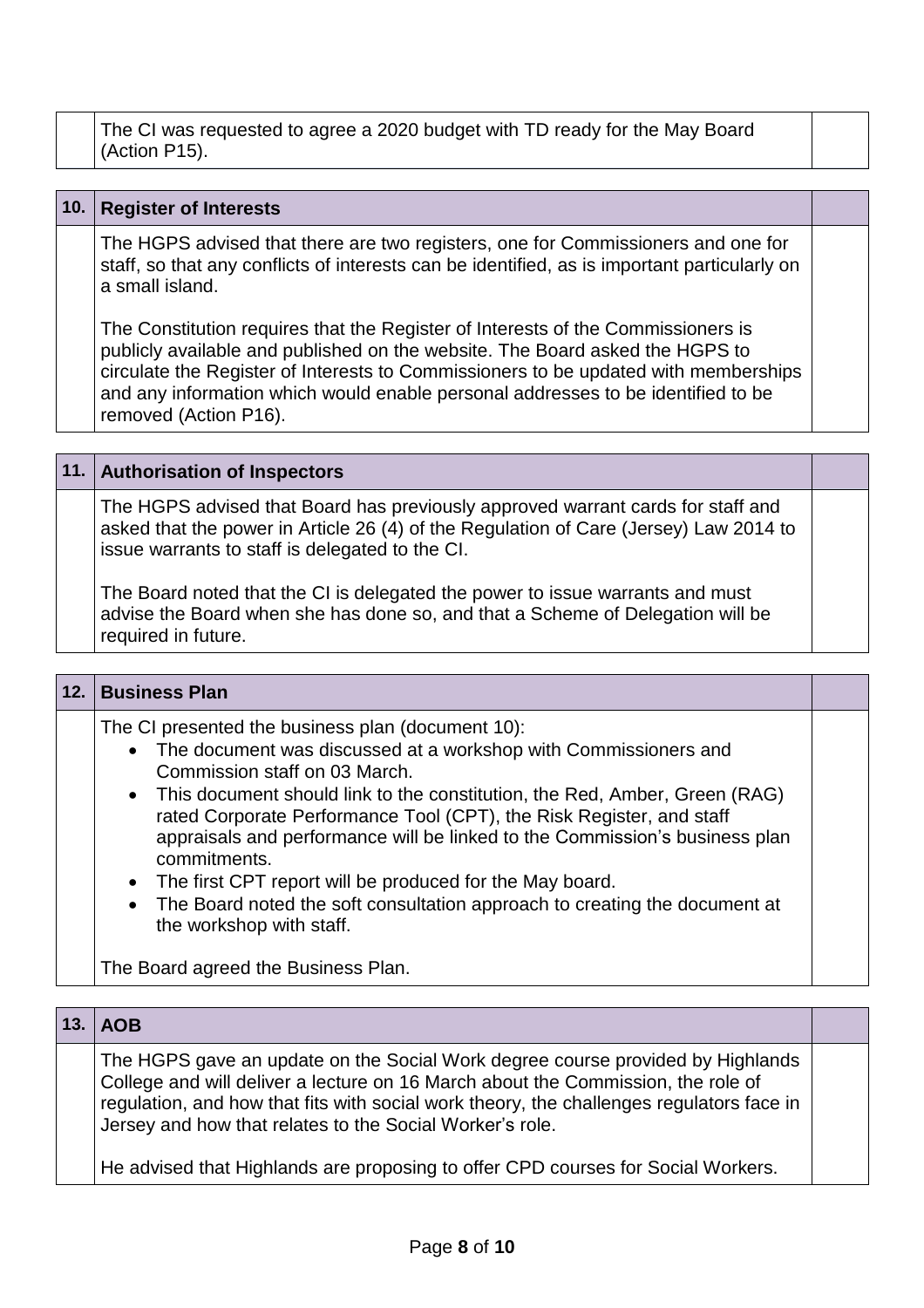The Chair raised that the Commission would need to keep aware of the Coronavirus situation, how that was affecting care in the Island and also that the travel plans for the next meeting in May might be affected, and the meeting might take place by conference call.

The CI advised:

- The HGPS has worked with SPB to create a business continuity plan.
- The CI advised that there may need to be some special measures in the registration of staff that might be required at short notice, and also that there may be issues impacting on regulated activities relating to access to essential supplies. There may also be staffing issues if staff are required to self-isolate.

The Chair advised that this is the last Board meeting that AAb will attend and took the opportunity to thank her for her contribution to the work of the Commission.

| 14. Date of next meeting and forward look                                                                                                       |  |
|-------------------------------------------------------------------------------------------------------------------------------------------------|--|
| Dates of Board meetings in 2020:<br>$\bullet$ 13 May<br>08 July<br>$\bullet$<br>• 08 September Board and 09 September Workshop<br>• 11 November |  |
| The Forward Look was reviewed and was amended to reflect the decisions made in<br>the meeting.                                                  |  |

## **JERSEY CARE COMMISSION**

#### **Action Points**

|                | <b>Action Point</b>                                                                                                                                                                                                                                                | <b>Status</b>               |
|----------------|--------------------------------------------------------------------------------------------------------------------------------------------------------------------------------------------------------------------------------------------------------------------|-----------------------------|
| P <sub>1</sub> | Develop a suite of policies and procedures for the Care Commission<br>to include the following:-<br>inspection policy<br>escalation, enforcement and review (in process)<br>complaints about the commission<br>complaints and concerns about the provision of care | Ongoing                     |
| P <sub>2</sub> | The Piercing and Tattooing Code of Practice to be reviewed and<br>consulted on.                                                                                                                                                                                    | September<br>2020           |
| P <sub>3</sub> | The Head of Governance Policy and Standards to develop a<br>document management system relating to Commission documents<br>and minutes.                                                                                                                            | ongoing                     |
| P <sub>4</sub> | The HGPS was requested to present a short paper to the May board<br>on general governance principles and work plan against General Data<br>Protection Regulations (GDPR). 4 - 11 May 2020                                                                          | Ongoing and<br>by May board |